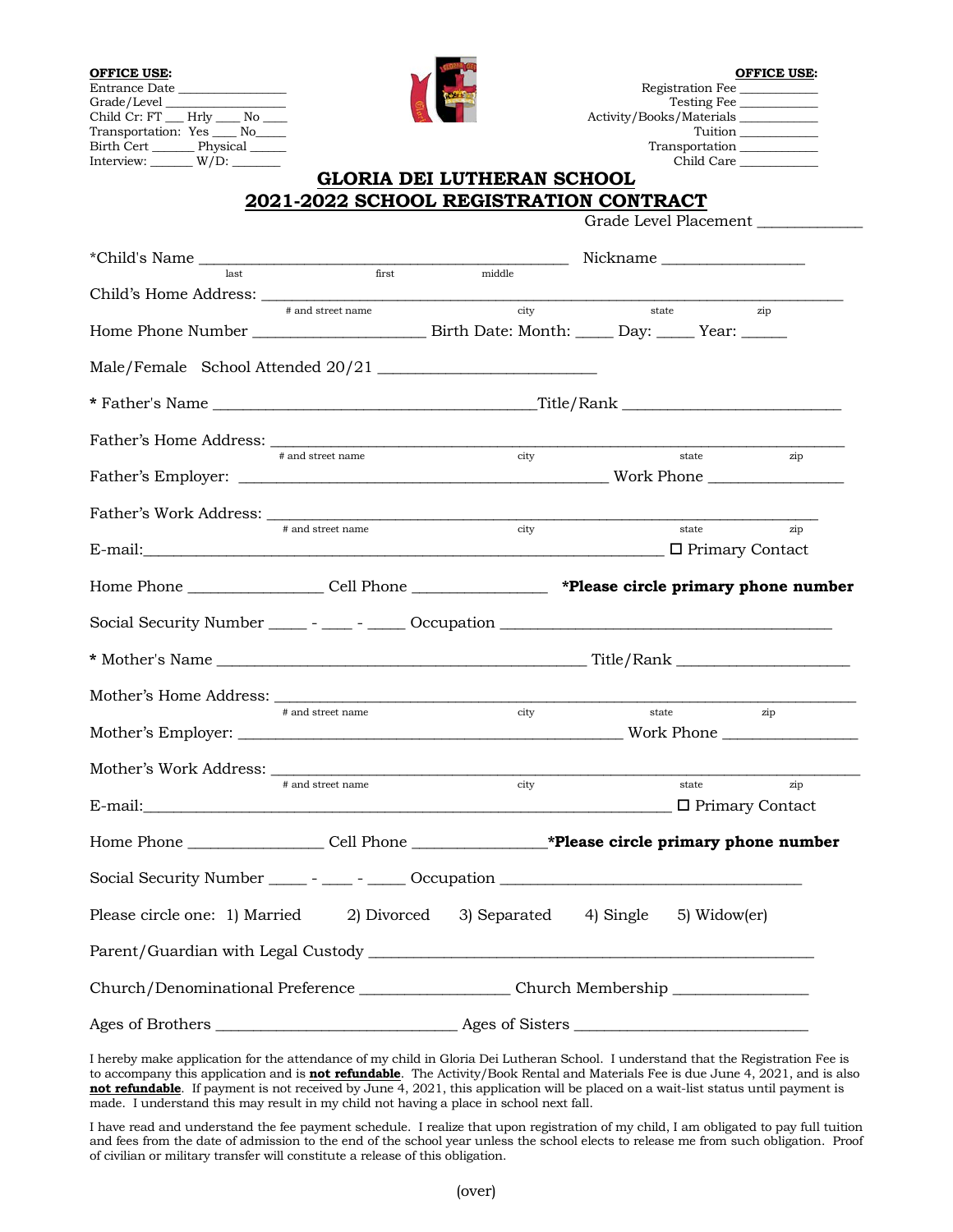Fees are due by the 15th of each month and are considered delinquent if not received by 5:00 p.m. on the 20th of each month or the last working day prior to the 20th. A \$10.00 late fee per child will be assessed on payments received after the 20th of the month. Payments not received by the end of the month will result in my child not being able to return to school until the account is current. Payments may be made by check or money order.

Child care ends at 6:00 p.m. If a child is picked up beyond 6:00 p.m. from child care, the student's account will be charged a \$1.00 per minute per child late fee. I understand that Gloria Dei Lutheran School will assess a \$35.00 service charge on all returned checks. Accounts turned over for collection will be assessed legal fees and interest per state law.

There will be no pro-rating of child care or school tuition due to sickness, holidays, vacations, absences, withdrawals, or inclement weather.

Parent/Guardian Date Parent/Guardian Date

\_\_\_\_\_\_\_\_\_\_\_\_\_\_\_\_\_\_\_\_\_\_\_\_\_\_\_\_\_\_\_\_\_\_\_\_\_\_\_\_\_\_\_\_\_\_\_\_\_\_\_\_ \_\_\_\_\_\_\_\_\_\_\_\_\_\_\_\_\_\_\_\_\_\_\_\_\_\_\_\_\_\_\_\_\_\_\_\_\_\_\_\_\_\_\_\_\_\_\_\_\_\_

**MEDICAL REQUIREMENTS:** All students new to Gloria Dei Lutheran School **MUST** have a current physical form on file prior to the first day of school.

Students entering kindergarten and sixth grade **MUST** have an updated immunization report on file no later than August 15, 2021.

**ADDITIONAL INFORMATION:** NOTE: If you have legal custody of this child, a copy of the Court Order must be filed in the child's school record to protect the school when refusing to release the child to a parent.

As per the court order on file, the following person(s) are **NOT** authorized to pick up this child:

\_\_\_\_\_\_\_\_\_\_\_\_\_\_\_\_\_\_\_\_\_\_\_\_\_\_\_\_\_\_\_\_\_\_\_\_\_\_\_\_\_\_\_\_\_\_\_\_\_\_\_\_\_\_\_\_\_\_\_\_\_\_\_\_\_\_\_\_\_\_\_\_\_\_\_\_\_\_\_\_\_\_\_\_\_\_\_\_\_\_\_\_

\_\_\_\_\_\_\_\_\_\_\_\_\_\_\_\_\_\_\_\_\_\_\_\_\_\_\_\_\_\_\_\_\_\_\_\_\_\_\_\_\_\_\_\_\_\_\_\_\_\_\_\_\_\_\_\_\_\_\_\_\_\_\_\_\_\_\_\_\_\_\_\_\_\_\_\_\_\_\_\_\_\_\_\_\_\_\_\_\_\_\_\_

Does your child have any medication, food or environmental allergies, or pre-existing medical conditions? If so, please list \_\_\_\_\_\_\_\_\_\_\_\_\_\_\_\_\_\_\_\_\_\_\_\_\_\_\_\_\_\_\_\_\_\_\_\_\_\_\_\_\_\_\_\_\_\_\_\_\_\_\_\_\_\_

Actions to take in an emergency \_\_\_\_\_\_\_\_\_\_\_\_\_\_\_\_\_\_\_\_\_\_\_\_\_\_\_\_\_\_\_\_\_\_\_\_\_\_\_\_\_\_\_\_\_\_\_\_\_\_\_\_\_\_\_\_\_\_\_\_

Unusual habits, fears or attachments?

**FIELD TRIP CONSENT:** We require that you give your consent for your child to accompany his/her class on all field trips during the school year. Detailed information regarding each outing will be sent home with your child prior to every field trip. We reserve the right to limit and withdraw field trip privileges if a child is having behavior or discipline problems.

Signature \_\_\_\_\_\_\_\_\_\_\_\_\_\_\_\_\_\_\_\_\_\_\_\_\_\_\_\_\_\_\_\_\_\_\_\_\_\_\_\_\_

**STUDENT DIRECTORY:** Gloria Dei Lutheran School will compile a class roster, which may be helpful to you during the year. Are you willing for the following to be included on the roster, which will be sent home with your child's classmates?

Address: Yes \_\_\_\_\_\_ No \_\_\_\_\_\_ Telephone Number: Yes \_\_\_\_\_ No \_\_\_\_\_

**MINOR INJURY REPORT:** "I understand that in case of a minor injury to my child, I will be notified in writing, by a note placed in my child's bookbag."

Signature  $\Box$